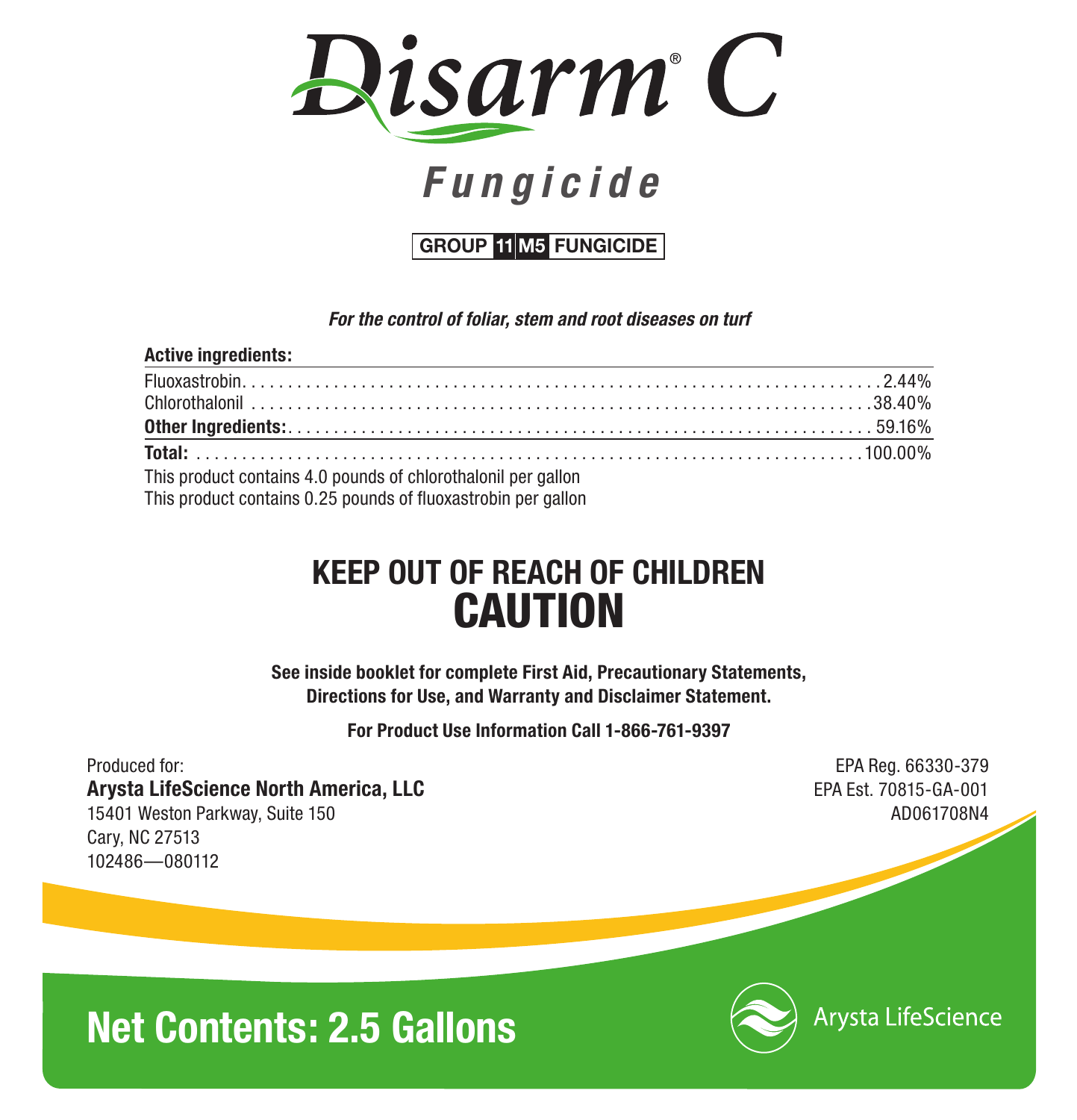| IF SWALLOWED:<br>٠                          | Call a poison control center or doctor for treatment advice.                                                                                                                                                                                               |
|---------------------------------------------|------------------------------------------------------------------------------------------------------------------------------------------------------------------------------------------------------------------------------------------------------------|
|                                             | Do not induce vomiting unless told to do so by a poison control center or doctor.<br>Have person sip a glass of water if able to swallow.                                                                                                                  |
| IF IN EYES:<br>٠<br>٠                       | Hold eye open and rinse slowly and gently with water for 15-20 minutes.<br>Remove contact lenses, if present, after the first 5 minutes, then continue rinsing.<br>Call a physician if irritation persists.                                                |
| <b>IF INHALED:</b><br>٠                     | Move person to fresh air.<br>If person is not breathing, call 911 or an ambulance, then give artificial respiration, preferably mouth to mouth, if possible.<br>Call a poison control center or doctor for further treatment advice.                       |
| <b>IF ON SKIN</b><br>٠<br>OR CLOTHING:<br>٠ | Take off contaminated clothing.<br>Rinse skin with plenty of water for 15-20 minutes.<br>Call a poison control center or doctor for treatment advice.                                                                                                      |
|                                             | Have the product container or label with you when calling a poison control center or doctor or going for treatment.                                                                                                                                        |
|                                             | Note to Physician: Persons suffering with temporary allergic skin reactions may respond to treatment with oral antihistamines and topical or oral steroids.                                                                                                |
|                                             | FOR 24-HOUR EMERGENCY MEDICAL ASSISTANCE:<br>Call PROSAR at 1-866-303-6952 or 1-651-632-8946 if calling from outside of the U.S.<br>For 24-hour Chemical Emergency Assistance: Spill, leak, fire, exposure, or accident call CHEMTREC AT 1-800-424-9300 or |

# **PRECAUTIONARY STATEMENTS HAZARDS TO HUMANS AND DOMESTIC ANIMALS**

**CAUTION:** Harmful if swallowed. Wash thoroughly with soap and water after handling and before eating, drinking, chewing gum, or using tobacco or using the toilet. Harmful if inhaled. Avoid breathing spray mist. Remove and wash contaminated clothing before reuse. Causes moderate eye irritation, avoid contact with eyes or clothing. Prolonged or frequently repeated skin contact may cause allergic reactions in some individuals.

#### **PERSONAL PROTECTIVE EQUIPMENT (PPE)**

Mixers, loaders, applicators and other handlers must wear:

• long-sleeved shirt and long pants, shoes plus socks, and chemical resistant gloves made of any waterproof material, such as nitrile, butyl, neoprene and/or barrier laminate. These are only some of the glove materials that are chemically resistant to this product. For more options, refer to category A on an EPA chemical resistance category selection chart.

#### **USER SAFETY REQUIREMENTS**

Follow manufacturer's instructions for cleaning/maintaining PPE. If no such instructions for washables exist, use detergent and hot water. Keep and wash PPE separately from other laundry. Discard clothing and other materials that have been drenched or heavily contaminated with this product's concentrate. Do not reuse them.

#### **ENGINEERING CONTROLS STATEMENT**

When handlers use closed systems, enclosed cabs, or aircraft in a manner that meets the requirements listed in the Worker Protection Standard (WPS) for agricultural pesticides [40 CFR 170.240 (d) (4–6)], the handler PPE requirements may be reduced or modified as specified in the WPS.

#### **USER SAFETY RECOMMENDATIONS**

#### **Users should:**

- • Wash thoroughly with soap and water after handling and before eating, drinking, chewing gum, or using tobacco.
- Remove clothing immediately if pesticide gets inside. Then wash thoroughly and put on clean clothing.
- • Remove PPE immediately after handling this product. Wash the outside of gloves before removing. As soon as possible, wash thoroughly and change into clean clothing.

#### **ENVIRONMENTAL HAZARDS**

This pesticide is toxic to fish, wildlife and aquatic invertebrates. Drift and runoff may be hazardous to aquatic organisms in water adjacent to treated areas. The active ingredients in this product can be persistent for several months or longer. Do not apply directly to water or to areas where surface water is present or to intertidal areas below the mean high water mark, or other sensitive areas that may be exposed to spray drift. Do not contaminate water when disposing of equipment washwater or rinsate. Chlorothalonil is known to leach through soil into groundwater under certain conditions as a result of label use. Use in areas where soils are permeable, particularly where the water table is shallow, may result in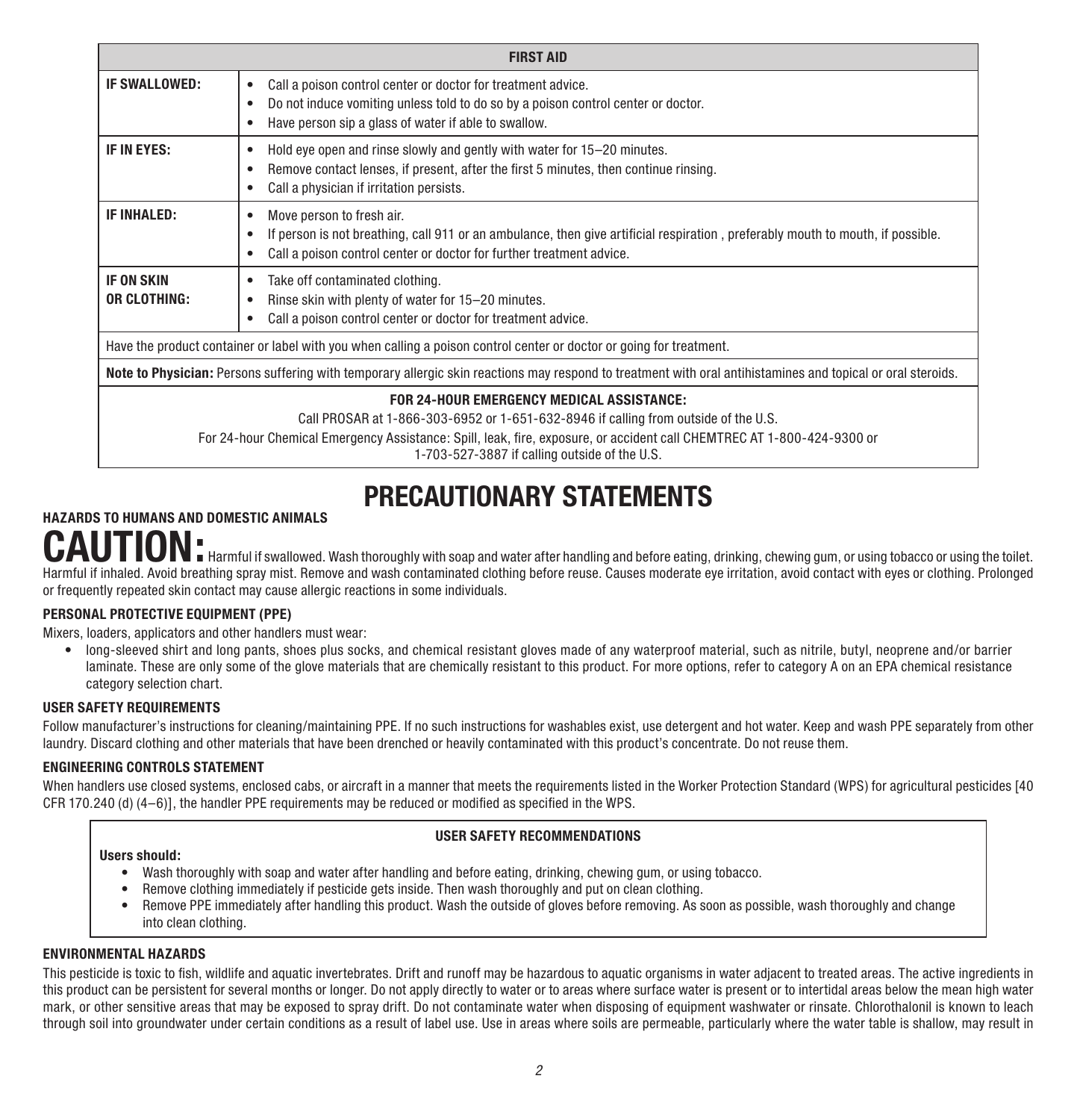groundwater contamination. This chemical can contaminate surface water through spray drift. Under some conditions, it may also have a high potential for runoff into surface water for several days to weeks after application. These include poorly draining or wet soils with readily visible slopes toward adjacent surface waters, frequently flooded areas, areas overlaying extremely shallow ground water, areas with infield canals or ditches that drain to surface water, areas not separated from adjacent surface waters with vegetated filter strips, and areas over-laying tile drainage systems that drain to surface water.

#### **DIRECTIONS FOR USE**

#### **It is a violation of Federal law to use this product in a manner inconsistent with its labeling.**

Do not apply this product in a way that will contact workers or other persons, either directly or through drift. Only protected handlers may be in the area during application. For any requirements specific to your State or Tribe, consult the agency responsible for pesticide regulation.

For use to control diseases in turf on sod farms, golf courses, lawns and landscape areas around industrial buildings.

#### **AGRICULTURAL USE REQUIREMENTS**

Use this product only in accordance with its labeling and with the Worker Protection Standard, 40 CFR part 170. This Standard contains requirements for the protection of agricultural workers on farms, forests, nurseries, and greenhouses, and handlers of agricultural pesticides. It contains requirements for training, decontamination, notification, and emergency assistance. It also contains specific instructions and exceptions pertaining to the statements on this label about personal protective equipment (PPE), notification to workers, and restricted-entry interval. The requirements in this box only apply to uses of this product that are covered by the Worker Protection Standard.

Do not enter or allow worker entry into treated areas during the restricted-entry interval (REI) of **12 hours**.

PPE required for early entry to treated areas that is permitted under the Worker Protection Standard and that involves contact with anything that has been treated, such as plants, soil, or water is: long-sleeved shirt and long pants or coveralls, shoes plus socks, and chemical resistant gloves made of any waterproof material, such as nitrile, butyl, neoprene, and / or barrier laminate.

Special Eye Irritation Provisions: This product is a severe eve irritant. Although the restricted entry interval expires after 12 hours, for the next 6.5 days entry is permitted only when the following safety measures are provided:

- 1. At least one container designed specifically for flushing eyes must be available in operating condition at the WPS required decontamination site intended for workers entering the treated area.
- 2. Workers must be informed, in a manner they can understand:
	- that residues in the treated area may be highly irritating to their eyes
	- that they should take precautions, such as refraining from rubbing their eyes, to keep the residues out of their eyes
	- that if they do get residues in their eyes, they should immediately flush their eyes using the eyeflush container that is located at the decontamination site or using other readily available clean water, and
	- how to operate the eyeflush container

#### **NON-AGRICULTURAL USE REQUIREMENTS**

THE REQUIREMENTS IN THIS BOX APPLY TO USES OF THIS PRODUCT THAT ARE NOT WITHIN THE SCOPE OF THE Worker Protection Standard for agricultural pesticides (40 CFR Part 170). The WPS applies when this product is used to produce agricultural plants on farms, forests, nurseries, or greenhouses. Do not enter or allow children or pets to enter the treated areas until spray has dried.

### **STORAGE AND DISPOSAL**

Do not contaminate water, food or feed by storage or disposal.

#### **PESTICIDE STORAGE**

Store in original container and keep tightly closed. Store in a cool dry place. Protect from excessive heat. For help with any spill, leak, fire or explosion involving this material call CHEMTREC day or night at 1-703-527-3887 or 1-800-424-9300.

#### **PESTICIDE DISPOSAL**

Pesticide wastes are toxic. Improper disposal of excess pesticide, pesticide spray or rinseate is a violation of federal law. If these wastes cannot be disposed of by use according to label instructions, contact your State Pesticide or Environmental Control Agency, or the Hazardous Waste representative at the nearest EPA Regional Office for guidance. **CONTAINER HANDLING**

Nonrefillable container. Do not reuse or refill this container. Offer for recycling, if available. Triple rinse or pressure rinse container (or equivalent) promptly after emptying.

Triple rinse as follows: Empty the remaining contents into application equipment or a mix tank and drain for 10 seconds after the flow begins to drip. Fill the container ¼ full with water and recap. Shake for 10 seconds. Pour rinsate into application equipment or a mix tank or store rinsate for later use or disposal. Drain for 10 seconds after the flow begins to drip. Repeat this procedure two more times.

Pressure rinse as follows: Empty the remaining contents into application equipment or a mix tank for 10 seconds after the flow begins to drip. Hold container upside down over application equipment or mix tank or collect rinsate for later use or disposal. Insert pressure rinsing nozzle in the side of the container, and rinse at about 40 psi for at least 30 seconds. Drain for 10 seconds after the flow begins to drip.

#### **PRODUCT INFORMATION**

Fluoxastrobin, (Group 11 fungicide); one of the active ingredients in **DISARM C FUNGICIDE** is a broad-spectrum fungicide for the control of certain diseases in turf. **DISARM C FUN-GICIDE** works by interfering with respiration in plant-pathogenic fungi, and is a potent inhibitor of spore germination and mycelial growth.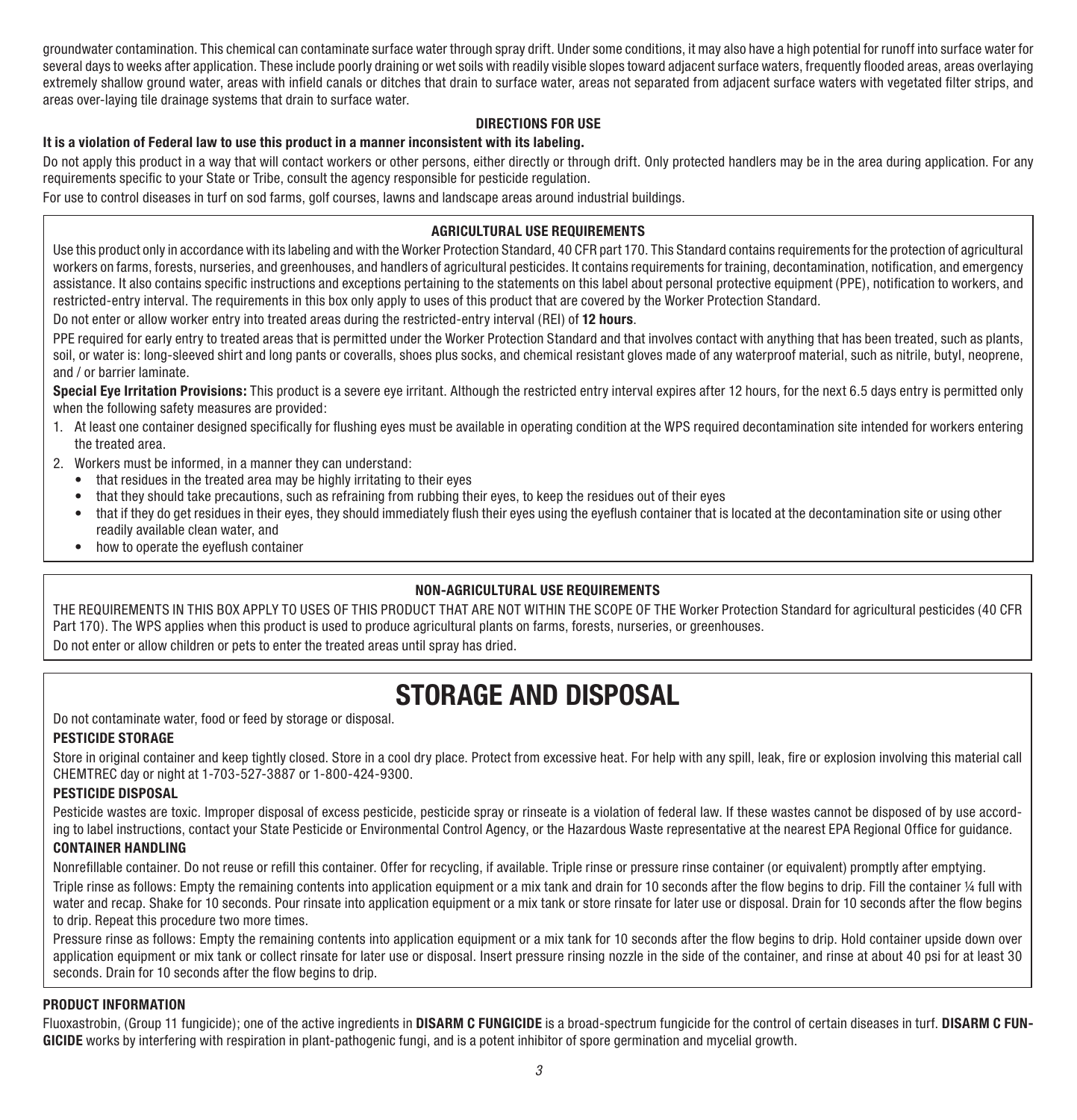Chlorothalonil, (Group M5 fungicide), the other active ingredient in **DISARM C FUNGICIDE**, is a multi-site inhibitor of fungal pathogens and no known resistance to this ingredient has developed in over 40 years of use.

#### **RESISTANCE MANAGEMENT**

The combination of fluoxastrobin with chlorothalonil provides a built in resistance management tool that is commonly accepted as a valid resistance management strategy for many fungal pathogens.

#### **APPLICATION GUIDELINES**

#### **Broadcast Ground Sprayers**

Thorough coverage is necessary to provide good disease control. Applications using sufficient water volume to provide thorough and uniform coverage provide the most effective disease control, 43–174 gallons per acre (1–4 gal per 1,000 sq ft recommended).

Equip sprayers with nozzles that provide accurate and uniform application. Be certain that nozzles are the same size and uniformly spaced across the boom. Calibrate the sprayer before use. Use a pump with the capacity to: (1) maintain a minimum of 35 psi at nozzles, and (2) provide sufficient agitation in the tank to keep the mixture in suspension (this requires recirculation of 10% of the tank volume per minute). Use iet agitators or a liquid sparge tube for vigorous agitation. Use screens to protect the pump and to prevent nozzles from clogging. Screens placed on the suction side of the pump should be 16-mesh or coarser. Do not place a screen in the recirculation line. Use 50-mesh screens at the nozzles. Check nozzle manufacturer's recommendations. For information on spray equipment and calibration, consult sprayer manufacturer's and/or state recommendations. For specific local directions and spray schedules, consult the current state agricultural experiment station recommendations.

#### **Mixing Procedures**

Prepare no more spray mixture than is needed for the immediate operation. Thoroughly clean spray equipment before using this product. Agitation is necessary for proper dispersal of the product. Maintain maximum agitation throughout the spraying operation. Do not let the spray mixture stand overnight in the spray tank. Flush the spray equipment thoroughly following each use and apply the rinsate to a previously treated area.

#### **DISARM C FUNGICIDE Alone**

Add 1 ⁄2 of the required amount of water to the mix tank. With the agitator running, add the **DISARM C FUNGICIDE** to the tank. Continue agitation while adding the remainder of the water. Begin application of the solution after the **DISARM C FUNGICIDE** has completely and uniformly dispersed into the mix water. Maintain agitation until all of the mixture has been applied.

#### **DISARM C FUNGICIDE + Tank-mix Partners**

Add ½ of the required amount of water to the mix tank. Start the agitator running before adding any tank-mix partners. In general, tank-mix partners should be added in this order: products packaged in water-soluble packaging (see note below), wettable powders, water dispersible granules, (dry flowables), liquid flowables (such as **DISARM C FUNGICIDE**), liquids, and emulsifiable concentrates. Always allow each tank-mix partner to become fully and uniformly dispersed before adding the next product. Provide sufficient agitation while adding the remainder of the water. Maintain agitation until all of the mixture has been applied.

**NOTE:** When using **DISARM C FUNGICIDE** in tank-mixtures, all products in water-soluble packaging should be added to the tank before any other tank-mix partner, including **DISARM C FUNGICIDE**. Allow the water-soluble packaging to completely dissolve and the product(s) contained in the water soluble packages to completely disperse before adding any other tank-mix partner to the tank.

If using **DISARM C FUNGICIDE** in a tank-mixture, observe all directions for use, sites, use rates, dilution ratios, precautions, and limitations, which appear on the tank-mix partner label. No label dosage rate may be exceeded, and the most restrictive label precautions and limitations must be followed. This product must not be mixed with any product that prohibits such mixing. Tank-mixtures or application of other products referenced on this label are permitted only in those states in which the referenced products are registered.

**DISARM C FUNGICIDE** is compatible with most pesticides, plant growth regulators and foliar nutrient products. However, the physical compatibility of **DISARM C FUNGICIDE** with tank-mix partners should be tested before use. To determine the physical compatibility of **DISARM C FUNGICIDE** with other products, use a jar test, as described below.

**Jar Test Procedure:** Using a quart jar, add the proportionate amounts of the products to ½ qt. of water. Add wettable powders and water dispersible granular products first, then liquid flowables, and emulsifiable concentrates last. After thoroughly mixing, add the remaining ½ qt of water, shake and let stand for at least 5 minutes. If the combination remains mixed or can be remixed readily, it is physically compatible. Once compatibility has been proven, use the same procedure for adding required ingredients to the spray tank.

**The safety of all potential tank-mixes including additives and other pesticides on turf has not been tested. Before applying any tank-mixture not specifically recommended on this label, the safety to turf should be confirmed. To test for turf safety, apply DISARM C FUNGICIDE + tank-mix partners in a small area and in accordance with label instructions. Observe plants over a period of time for the appearance of phytotoxicity symptoms.**

#### **DIRECTIONS FOR USE THROUGH SPRINKLER IRRIGATION SYSTEMS**

Apply this product only through overhead sprinkler irrigation systems including center pivot, microjet, wheel lines, lateral move, side roll, or overhead solid set irrigation systems. Do not apply this product through any other type of irrigation system. Reduced effectiveness in turf can result from non-uniform distribution of the treated irrigation water. If you have questions about calibration, you should contact State Extension Service Specialists, equipment manufacturers or other irrigation experts.

#### **SPRAY PREPARATION**

Remove scale, pesticide residues, and other foreign matter from the chemical tank and entire injector system. Flush with clean water.

#### **APPLICATION INSTRUCTIONS**

First prepare a suspension of **DISARM C FUNGICIDE** in a mix tank. Fill tank with ½ the desired amount of water. Start mechanical or hydraulic agitation. Add the required amount of **DISARM C FUNGICIDE** and then the remaining volume of water. Then set sprinkler to deliver no more than 0.4 inch of water per acre. Start sprinkler and uniformly inject the suspension of **DISARM C FUNGICIDE** into the irrigation water line to deliver the desired rate per acre. The suspension of **DISARM C FUNGICIDE** should be injected with a positive displacement pump into the main line ahead of a right angle turn to insure adequate mixing. If you should have any other questions about calibration, you should contact State Extension Service specialists, equipment manufacturers or other experts.

**NOTE:** When treatment with **DISARM C FUNGICIDE** has been completed, further field irrigation over the treated area should be avoided for 24 hours to prevent washing the chemical off the turf.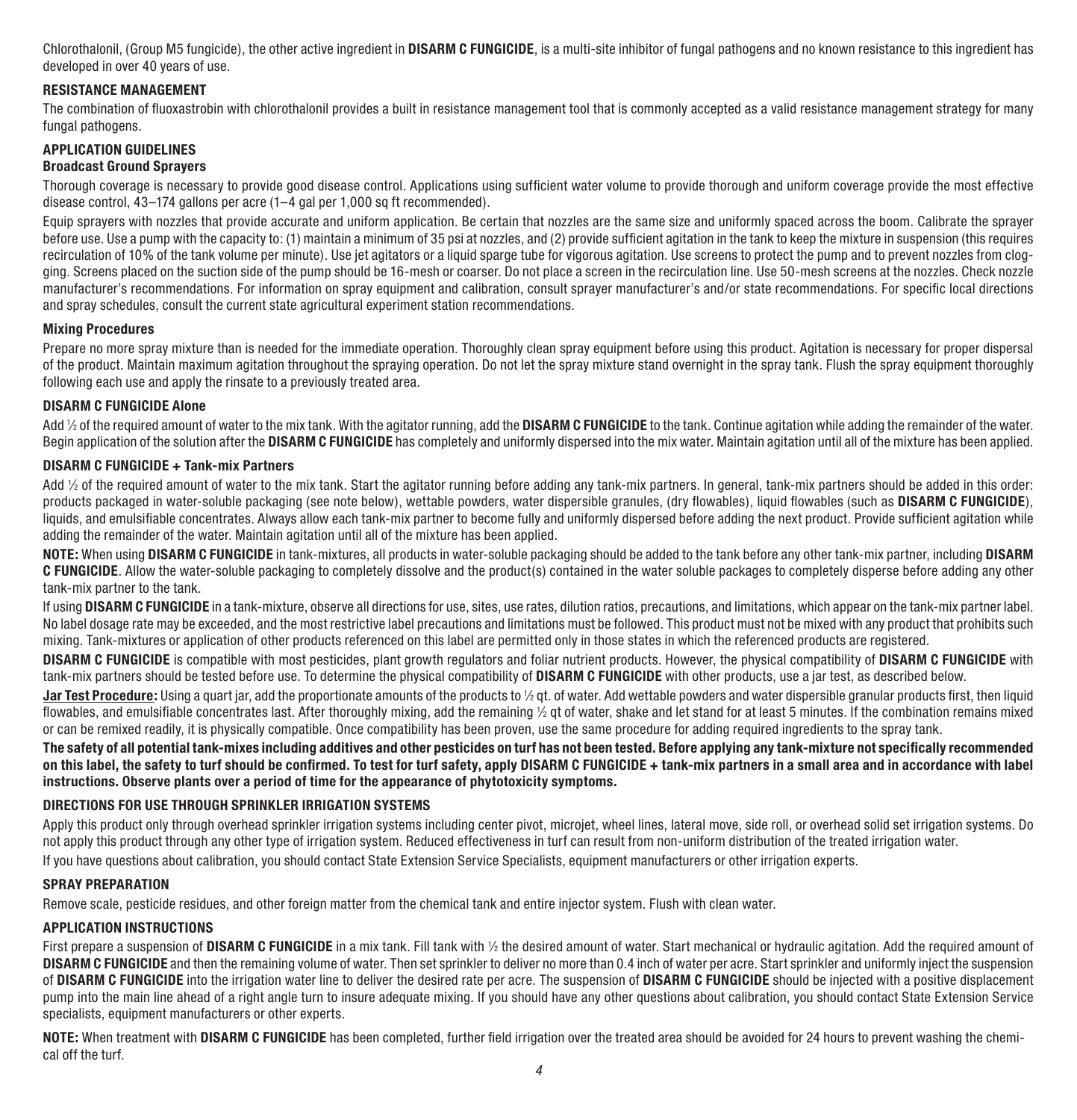#### **CHEMIGATION SYSTEMS CONNECTED TO PUBLIC WATER SYSTEMS**

- 1. Do not connect an irrigation system (including greenhouse systems) used for pesticide application to a public water system unless the pesticide label prescribed safety devices for public water systems are in place. Public water system means a system for the provision to the public of piped water for human consumption if such system has at least 15 service connections or regularly serves an average of at least 25 individuals daily at least 60 days out of the year.
- 2. Chemigation systems connected to public water systems must contain a functional, reduced-pressure zone, back flow preventer (RPZ) or the functional equivalent in the water supply line upstream from the point of pesticide introduction. As an option to the RPZ, the water from the public water system should be discharged into a reservoir tank prior to pesticide introduction. There shall be a complete physical break (air gap) between the flow outlet end of the fill pipe and the top or overflow rim of the reservoir tank of at least twice the inside diameter of the fill pipe.
- 3. The pesticide injection pipeline must contain a functional, automatic, quick-closing check valve to prevent the flow of fluid back toward the injection.
- 4. The pesticide injection pipeline must contain a functional, normally closed, solenoid-operated valve located on the intake side of the injection pump and connected to the system interlock to prevent fluid from being withdrawn from the supply tank when the irrigation system is either automatically or manually shut down.
- 5. The system must contain functional interlocking controls to automatically shut off the pesticide injection pump when the water pump motor stops, or in cases where there is no water pump, when the water pressure decreases to the point where pesticide distribution is adversely affected.
- 6. Systems must use a metering pump, such as a positive displacement injection pump (e.g., diaphragm pump) effectively designed and constructed of materials that are compatible with pesticides and capable of being fitted with a system interlock.
- 7. Do not apply when wind speed favors drift beyond the area intended for treatment.

#### **SPECIAL PRECAUTIONS FOR CHEMIGATION THROUGH SPRINKLER IRRIGATION SYSTEMS**

- 1. Maintain continuous agitation in mix tank during mixing and application to assure a uniform suspension.
- 2. Greater accuracy in calibration and distribution will be achieved by injecting a larger volume of a more dilute solution per unit time.
- 3. The system must contain a functional check valve, vacuum relief valve, and low pressure drain appropriately located on the irrigation pipeline to prevent water source contamination from backflow.
- 4. The pesticide injection pipeline must contain a functional, automatic, quick-closing check valve to prevent the flow of fluid back toward the injection pump.
- 5. The pesticide injection pipeline must also contain a functional, normally closed solenoid-operated valve located on the intake side of the injection pump and connected to the system interlock to prevent fluid from being withdrawn from the supply tank when the irrigation system is either automatically or manually shutdown.
- 6. The system must contain functional interlocking controls to automatically shut off the pesticide injection pump when the water pump motor stops.
- 7. The irrigation line or water pump must include a functional pressure switch which will stop the water pump motor when the water pressure decreases to the point where pesticide distribution is adversely affected.
- 8. Systems must use a metering pump, such as a positive displacement injection pump (e.g., diaphragm pump) effectively designed and constructed of materials that are compatible with pesticides and capable of being fitted with a system interlock.
- 9. Do not apply when wind speed favors drift beyond the area intended for treatment. If you are unsure of wind conditions, contact your local extension agent.
- 10. Do not apply when system connections or fittings leak, when nozzles do not provide uniform distribution or when lines containing the product must be dismantled and drained. Reduced effectiveness may result from non-uniform distribution of treated water.
- 11. Allow sufficient time for pesticide to be flushed through all lines and all nozzles before turning off irrigation water. A person knowledgeable of the chemigation system and responsible for its operation, or under supervision of the responsible person, shall shut the system down and make necessary adjustments should the need arise.
- 12. Do not connect an irrigation system used for pesticide application to a public water system unless the pesticide label-prescribed safety devices for public water systems are in place.

#### **SPRAY DRIFT SENSITIVE AREAS**

This pesticide must only be applied when the potential for drift to adjacent sensitive areas (e.g., residential areas, bodies of water, known habitats for threatened or endangered species, non-target crops) is minimal (e.g., when wind is blowing away from the sensitive areas).

Avoiding spray drift at the application site is the responsibility of the applicator. The interaction of many equipment and weather related factors determine the potential for spray drift. The applicator and the grower are responsible for considering all these factors when making decisions.

#### **USE DIRECTIONS FOR TURF**

DISARM C FUNGICIDE provides control of many important diseases in turf including but not limited to species of Bentgrass, Kentucky Bluegrass, Annual Bluegrass, Fescue, Ryegrass, Bermudagrass, St. Augustinegrass and Zoysiagrass. **DISARM C FUNGICIDE** should be used in conjunction with cultural practices that promote healthy, vigorous turf. These practices include nutrient management, thatch management, water management and judicious use of other pesticides.

#### **For use in the establishment of turfgrass from seed or in overseeding of dormant turfgrass:**

**DISARM C FUNGICIDE** may be used for control of certain turfgrass diseases associated with turfgrass establishment from seed. **DISARM C FUNGICIDE** may also be used during overseeding of dormant turfgrass and to established overseeded stands of turf.

**DISARM C FUNGICIDE** may be safely applied before or after seeding or at seedling germination and emergence to ryegrass, bentgrass, bluegrass, fescue, and other turfgrasses. Optimum application timing for control of seedling diseases is just prior to, during or just after seeding.

Rate Ranges and Spray Volumes: Use the shorter specified application interval and/or the higher specified rate when prolonged favorable disease conditions exist. For ground application equipment, 43–174 gal/A (1–4 gal/1, 000 sq ft) is recommended.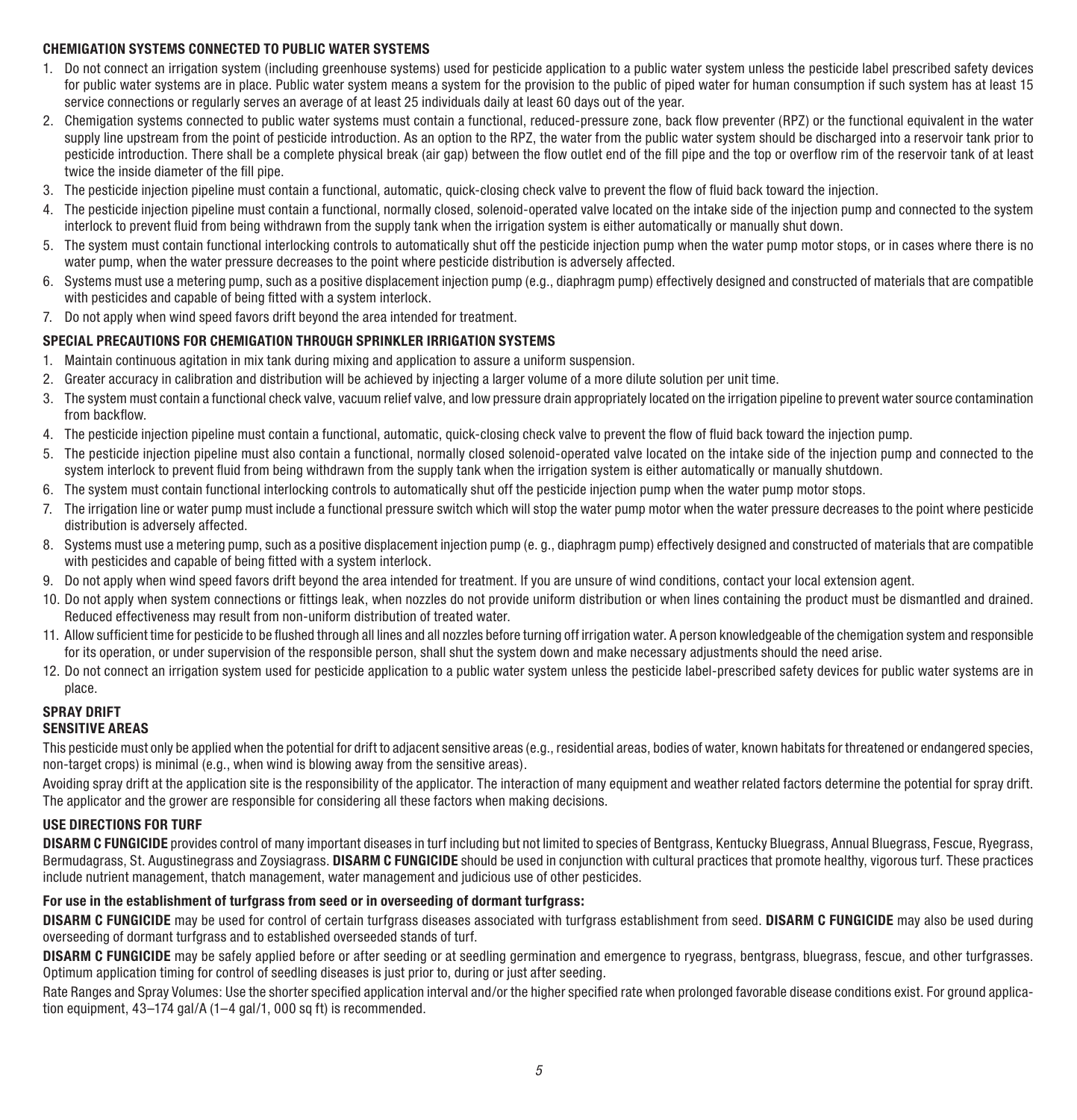#### **GENERAL PRECAUTIONS AND RESTRICTIONS**

#### **Use of this product on home lawns is prohibited.**

**Agricultural Use Sites Only:** This product must not be applied within 150 feet (for aerial applications) or 25 feet (for ground applications) of marine/estuarine water bodies unless there is an untreated buffer area of that width between the area to be treated and the water body.

Do not use on home lawns and turf sites associated with apartment buildings, day-care centers, playgrounds, playfields, recreational park athletic fields, athletic fields located on or next to schools (i.e., elementary, middle and high schools), campgrounds, churches, and theme parks.

Do not combine **DISARM C FUNGICIDE** in the spray tank with pesticides, surfactants or fertilizers, unless prior use has shown the combination physically compatible, effective and noninjurious under your conditions of use. Do not combine **DISARM C FUNGICIDE** with DiPel® or Latron B-1956® as phytotoxicity may result from the combination when applied to some species.

The required amount of **DISARM C FUNGICIDE** must be added slowly into the spray tank during filling.

#### **Turf Group A Restrictions: For Golf Course Fairways, Sod Farms, Lawns around Industrial buildings.**

Because **DISARM C FUNGICIDE** contains the active ingredient chlorothalonil, the following restrictions apply to the use of **DISARM C FUNGICIDE**.

The minimum application interval for rates up to 14.6 pt/A (5.4 fl oz/1,000 sq ft) of **DISARM C FUNGICIDE** is 7 days.

The minimum application interval for rates greater than 14.6 pt/A (5.4 fl oz/1,000 sq ft) of **DISARM C FUNGICIDE** is 14 days.

#### **For Golf Course Fairways:**

The maximum single application rate is 14.6 pt/A (5.4 fl oz/1,000 sq ft) of **DISARM C FUNGICIDE**. (7.3 lb ai/A) DO NOT apply more than 52.0 pt/A (19.1 fl oz/1,000 sq ft) of **DISARM C FUNGICIDE** per growing season. (26 lb ai/A)

#### **For Sodfarms:**

The maximum single application rate is 26 pt/A (9.5 fl oz/1,000 sq ft) of **DISARM C FUNGICIDE** (13 lb ai/A/season). DO NOT apply more than 26 pt/A (9.5 fl oz/1,000 sq ft) of **DISARM C FUNGICIDE** per growing season. (13 lb ai/A)

#### **For Lawns around Industrial Buildings**

The maximum single application rate is 16.4 pt/A (6.0 fl oz/1,000 sq ft) of **DISARM C FUNGICIDE** (8.2 lb ai/A) or a one time application of 22.6 pt/A (8.3 fl oz/1,000 sq f) (11.3 lb ai/A). DO NOT apply more than 52.0 pt/A (19.1 fl oz/1,000 sq ft) of **DISARM C FUNGICIDE** per growing season (26 lb ai/A).

Apply **DISARM C FUNGICIDE** in 43.5–174 gallons of water per acre. Begin applications when conditions favor disease development and repeat applications as long as these conditions persist. Under severe disease conditions use the highest rate and shortest interval corresponding with the application schedule selected from the table below.

For control of foliar diseases DO NOT mow or water after treatment until spray deposited on turfgrass is thoroughly dry. For control root diseases water in with enough water to move the fungicide into the thatch/root zone.

Sod farm turf treated with **DISARM C FUNGICIDE** less than seven days prior to harvest must be mechanically cut, rolled and harvested.

#### **Turf Group B restrictions: For Golf Course Tees and Greens:**

Because **DISARM C FUNGICIDE** contains the active ingredient chlorothalonil, the following restrictions apply to the use of **DISARM C FUNGICIDE**.

The minimum application interval for rates up to 14.6 pt/A (5.4 fl oz/1,000 sq ft) of **DISARM C FUNGICIDE** is 7 days.

The minimum application interval for rates greater than 14.6 pt/A (5.4 fl oz/1,000 sq ft) of **DISARM C FUNGICIDE** is 14 days.

DO NOT make more than two applications at a rate greater than 14.6 pt/A (5.4 fl oz/1,000 sq ft) of **DISARM C FUNGICIDE** per growing season.

DO NOT apply more than 70.4 pt/A (25.8 fl oz/1,000 sq ft) of **DISARM C FUNGICIDE** per growing season.

#### The maximum single application rate is 16 pt/A (6.3 fl oz/1,000 sq ft) of **DISARM C FUNGICIDE**.

Apply **DISARM C FUNGICIDE** in 43.5–174 gallons of water per acre. Begin applications when conditions favor disease development and repeat applications as long as these conditions persist. Under severe disease conditions use the highest rate and shortest interval corresponding with the application schedule selected from the table below.

For control of foliar diseases DO NOT mow or water after treatment until spray deposited on turfgrass is thoroughly dry. For control root diseases water in with enough water to move the fungicide into the thatch/root zone.

#### **DIRECTIONS FOR APPLICATION TO TURF (Group A and B)**

| <b>Disease Control</b>                                                  | Use Rate<br>(pints per<br>acre) | Use Rate<br>(oz/1,000 sq ft) | Application<br><b>Interval</b><br>(days) | <b>Application Instructions</b>                                                                                                                                       |
|-------------------------------------------------------------------------|---------------------------------|------------------------------|------------------------------------------|-----------------------------------------------------------------------------------------------------------------------------------------------------------------------|
| Anthracnose<br>(Foliar Infection Phase)<br>(Colletotrichum araminicola) | $8 - 16$                        | $3 - 5.9$                    | $14 - 28$                                | Use preventively. Begin applications when conditions are favorable<br>for disease development.                                                                        |
| Anthracnose<br>(Crown Rot Phase)<br>(Colletotrichum graminicola)        | $8 - 16$                        | $3 - 5.9$                    | $14 - 21$                                | Use preventively. Begin applications when conditions are favorable<br>for disease development. Tank-mix with another fungicide labeled<br>for control of Anthracnose. |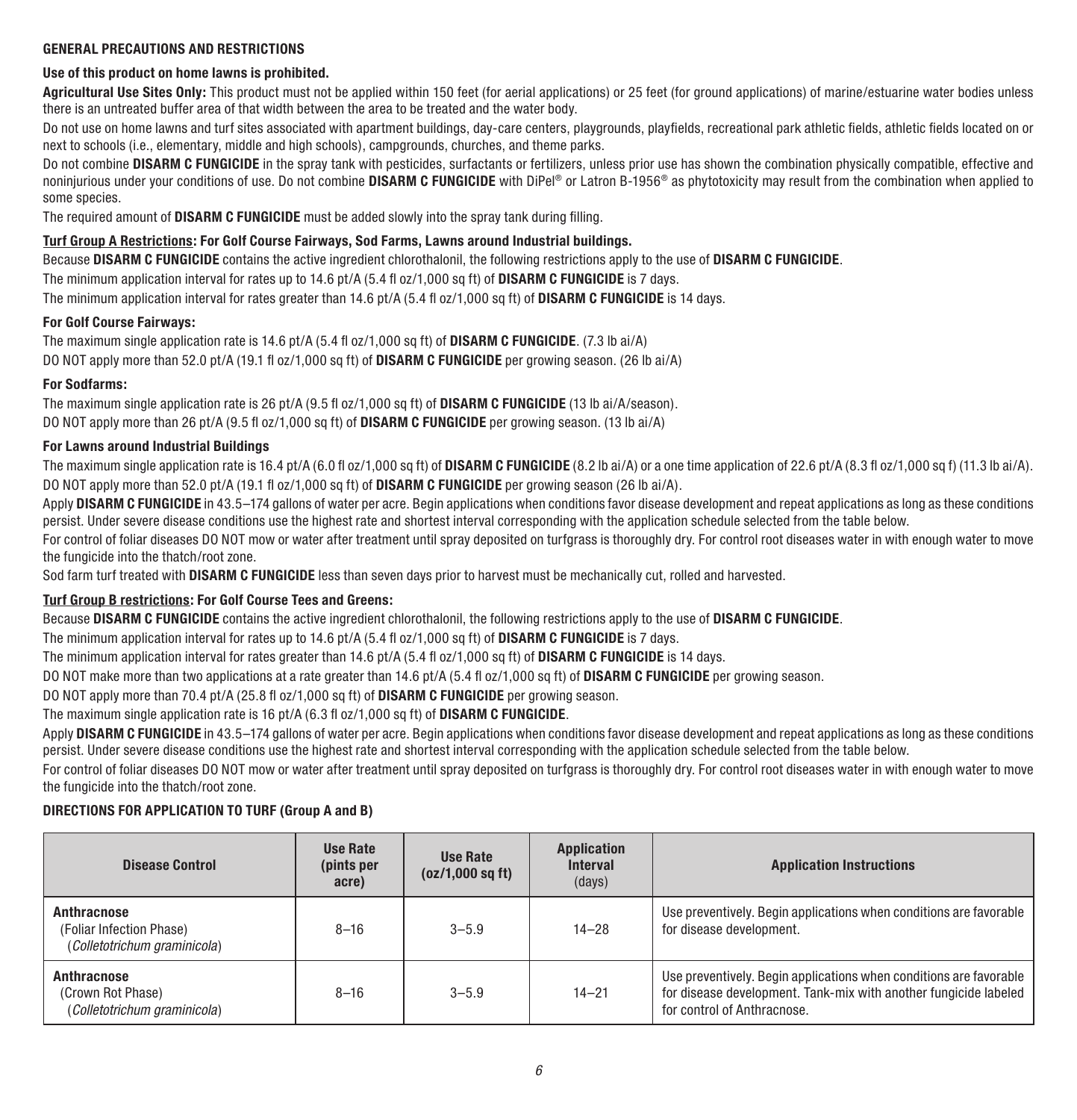| <b>Disease Control</b>                                                           | <b>Use Rate</b><br>(pints per<br>acre) | <b>Use Rate</b><br>(oz/1,000 sq ft)                    | <b>Application</b><br><b>Interval</b><br>(days) | <b>Application Instructions</b>                                                                                                                                                                                                                                                                                 |
|----------------------------------------------------------------------------------|----------------------------------------|--------------------------------------------------------|-------------------------------------------------|-----------------------------------------------------------------------------------------------------------------------------------------------------------------------------------------------------------------------------------------------------------------------------------------------------------------|
| <b>Brown Patch</b><br>(Rhizoctonia solani)                                       | $4 - 16$                               | $1.5 - 5.9$                                            | $14 - 28$                                       | Apply when conditions are favorable for disease development.                                                                                                                                                                                                                                                    |
| Brown Ring Patch/Waitea Patch*<br>(Waitea circinata var. circinata)              | $8 - 16$                               | $3 - 5.9$                                              | $14 - 28$                                       | Apply when conditions are favorable for disease development.                                                                                                                                                                                                                                                    |
| <b>Cool Weather Brown Patch</b><br><b>Yellow Patch</b><br>(Rhizoctonia cerealis) | $8 - 16$                               | $3 - 5.9$                                              | $14 - 28$                                       | Make one or two applications in fall or when conditions are favorable<br>for disease development.<br>Curative applications may be made in the spring if disease appears.                                                                                                                                        |
| <b>Dollar Spot</b><br>(Sclerotinia homoeocarpa)                                  | $8 - 16$                               | $3 - 5.9$                                              | $14 - 21$                                       | Under heavy dollar spot pressure or where dollar spot is the only<br>targeted disease use a DMI fungicide such as propiconazole, triad-<br>imefon, or myclobutanil labeled for control of Dollar Spot in tank-mix<br>or in alternation with DISARM C FUNGICIDE applications.                                    |
| <b>Fairy Ring</b><br>(Basidiomycete fungi)                                       | $12 - 16$                              | $4.5 - 5.9$                                            | $21 - 28$                                       | Apply as soon as fairy ring symptoms develop. Apply in 4 gallons of<br>water per 1,000 sq ft or irrigate after application with 1/4 inch water.<br>A wetting agent may facilitate penetration.                                                                                                                  |
| <b>Gray Leaf Spot</b><br>(Pyricularia grisea)                                    | $8 - 16$                               | $3 - 5.9$                                              | $14 - 28$                                       | Begin applications before disease is present. Under heavy disease<br>pressure tank-mix with another product labeled for control of Gray<br>Leaf Spot.                                                                                                                                                           |
| <b>Leaf Spot</b><br>(Bipolaris sorokiniana)                                      | $8 - 16$                               | $3 - 5.9$                                              | $14 - 21$                                       | Apply when conditions are favorable for disease development.                                                                                                                                                                                                                                                    |
| <b>Melting Out</b><br>(Drechslera poae)                                          | $8 - 16$                               | $3 - 5.9$                                              | $14 - 21$                                       | Apply when conditions are favorable for disease development.                                                                                                                                                                                                                                                    |
| <b>Necrotic Ring Spot</b><br>(Leptospheria korrae)                               | $12 - 16$                              | $4.5 - 5.9$<br>(In California use<br>5.9 oz rate only) | $14 - 28$                                       | Apply when conditions are favorable for disease development.                                                                                                                                                                                                                                                    |
| <b>Pink Patch</b><br>(Limonomyces roseipellis)                                   | $8 - 16$                               | $3 - 5.9$                                              | $14 - 28$                                       | Apply when conditions are favorable for disease development.                                                                                                                                                                                                                                                    |
| <b>Powdery Mildew</b><br>(Erysiphe graminis)                                     | $8 - 16$                               | $3 - 5.9$                                              | $14 - 28$                                       | Apply at first sign of infection. Repeat as necessary.                                                                                                                                                                                                                                                          |
| <b>Pythium Blight</b><br>(Pythium aphanidermatum)                                | $8 - 16$                               | $3 - 5.9$                                              | $7 - 14$                                        | Use preventively. Begin applications when conditions are favor-<br>able for disease infection, prior to disease symptom development.<br>When conditions are favorable for heavy Pythium Blight pressure<br>use DISARM C FUNGICIDE in combination with another product<br>registered for Pythium Blight control. |
| <b>Pythium Damping Off</b><br>(Pythium spp.)                                     | $8 - 16$                               | $3 - 5.9$                                              | $7 - 10$                                        | Apply uniformly to the seed bed before, during or just after seeding.<br>Lightly irrigate after application. Repeat application if conditions<br>remain favorable for disease.                                                                                                                                  |
| <b>Pythium Root Rot</b><br>(Pythium spp.)                                        | $8 - 16$                               | $3 - 5.9$                                              | $7 - 10$                                        | Apply when conditions are favorable for disease development.                                                                                                                                                                                                                                                    |
| <b>Pythium Root Dysfunction</b><br>(Pythium volutum)                             | $12 - 16$                              | $4.5 - 5.9$                                            | $14 - 28$                                       | Apply when conditions are favorable for disease development (when<br>daily soil temperatures are between 50°F and 75°F.                                                                                                                                                                                         |
| <b>Red Thread</b><br>(Laetisaria fuciformis)                                     | $8 - 16$                               | $3 - 5.9$                                              | $14 - 28$                                       | Apply when conditions are favorable for disease development.                                                                                                                                                                                                                                                    |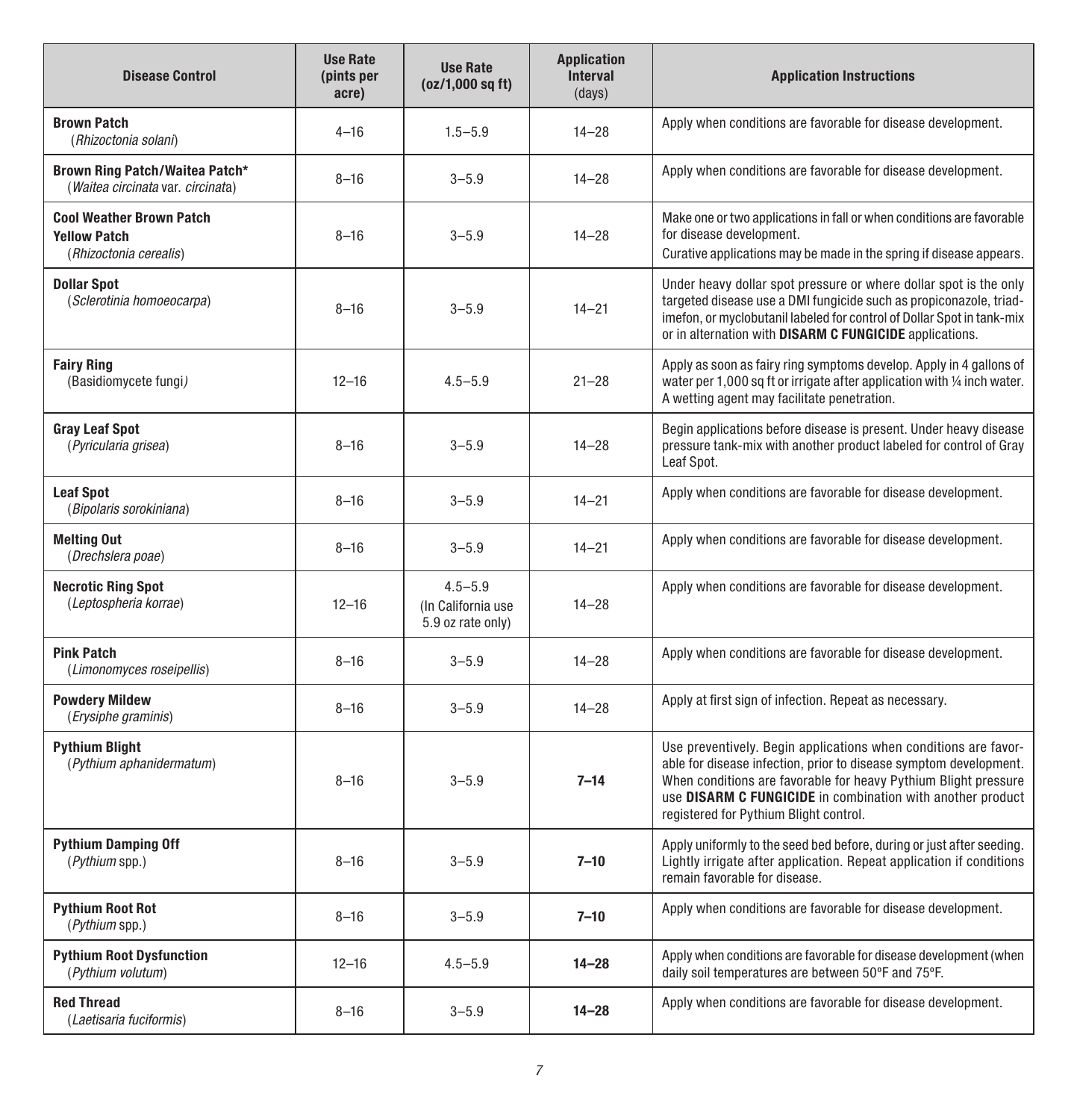| <b>Disease Control</b>                                                                                                                 | <b>Use Rate</b><br>(pints per<br>acre) | <b>Use Rate</b><br>(oz/1,000 sq ft) | <b>Application</b><br><b>Interval</b><br>(days) | <b>Application Instructions</b>                                                                                                                                                                                                                                                       |
|----------------------------------------------------------------------------------------------------------------------------------------|----------------------------------------|-------------------------------------|-------------------------------------------------|---------------------------------------------------------------------------------------------------------------------------------------------------------------------------------------------------------------------------------------------------------------------------------------|
| Rust<br>(Puccinia spp.)                                                                                                                | $8 - 16$                               | $3 - 5.9$                           | $14 - 28$                                       | Apply at the first sign of infection or when conditions are favorable<br>for disease development. Repeat as necessary.                                                                                                                                                                |
| <b>Snow Mold, Pink</b><br>(Microdochium nivale)                                                                                        | $8 - 16$                               | $3 - 5.9$                           | 28                                              | Apply 1 to 2 applications prior to permanent snow cover.                                                                                                                                                                                                                              |
| Snow Mold, Typhula Blight<br>(Typhula incarnata)                                                                                       | $8 - 16$                               | $3 - 5.9$                           | 28                                              |                                                                                                                                                                                                                                                                                       |
| <b>Southern Blight</b><br>(Sclerotium rolfsii)                                                                                         | $8 - 16$                               | $3 - 5.9$                           | $14 - 28$                                       | Apply when conditions are favorable for disease development.                                                                                                                                                                                                                          |
| <b>Spring Dead Spot</b><br>(Leptosphaeria korrae)<br>or (Gaeumannomyces graminis<br>var. graminis) or (Ophiosphaerella<br>herpotricha) | 16                                     | 5.9                                 | $14 - 28$                                       | Apply 1 or 2 applications approximately one month prior to bermu-<br>dagrass dormancy. Apply $\frac{1}{4}$ " to $\frac{1}{2}$ " of irrigation after application.                                                                                                                      |
| <b>Summer Patch</b><br>(Magnaporthe poae)                                                                                              | $8 - 16$                               | $3 - 5.9$                           | $14 - 28$                                       | Start applications in the spring when soil temperatures at 2" depth<br>reach 60-65° F or as prescribed by local turf specialists.                                                                                                                                                     |
| <b>Take-All Patch</b><br>(Gaeumannomyces graminis var. avenae)                                                                         | 16                                     | 5.9                                 | 28                                              | Begin applications before disease is present and continue appli-<br>cations while conditions are favorable for disease development.<br>Make two applications in the spring and two applications in the fall.                                                                          |
| <b>Zovsia Patch</b><br>Large Patch of Zovsia<br>(Rhizoctonia solani and/or<br>Gaeumannomyces spp.)                                     | $8 - 16$                               | $3 - 5.9$                           | $14 - 28$                                       | Preventive and Curative: Make 1-2 applications in the fall before<br>dormancy or in the spring when Zoysia is greening up. For curative<br>applications use the higher rate. Consult with local turfgrass experts<br>for optimum timing in your area.                                 |
| Algae                                                                                                                                  | $8.2 - 14.6$                           | $3.0 - 5.4$                         | $7 - 14$                                        | Under severe algae conditions use the 14.6 pt/A (5.4 fl oz/1,000 sq<br>ft) rate and apply on a 7-day interval.<br>When algae is well established, every attempt should be made to<br>dry out the afflicted area.<br>See Note 1 under General Turf Restrictions and Other Information. |
| <b>Dicondra Leaf Spot</b>                                                                                                              | 16                                     | 5.9                                 | 14                                              | Start applications when conditions are favorable for disease.                                                                                                                                                                                                                         |
| <b>Copper Spot</b>                                                                                                                     | 16                                     | 5.9                                 | 14                                              | Start applications when conditions are favorable for disease.                                                                                                                                                                                                                         |

\* Not approved for use in California to control this disease.

### **General Turf Restrictions and Other Information**

1. See **RESISTANCE MANAGEMENT** section when using **DISARM C FUNGICIDE** for control of these diseases.

2. Use of this product on home lawns is prohibited.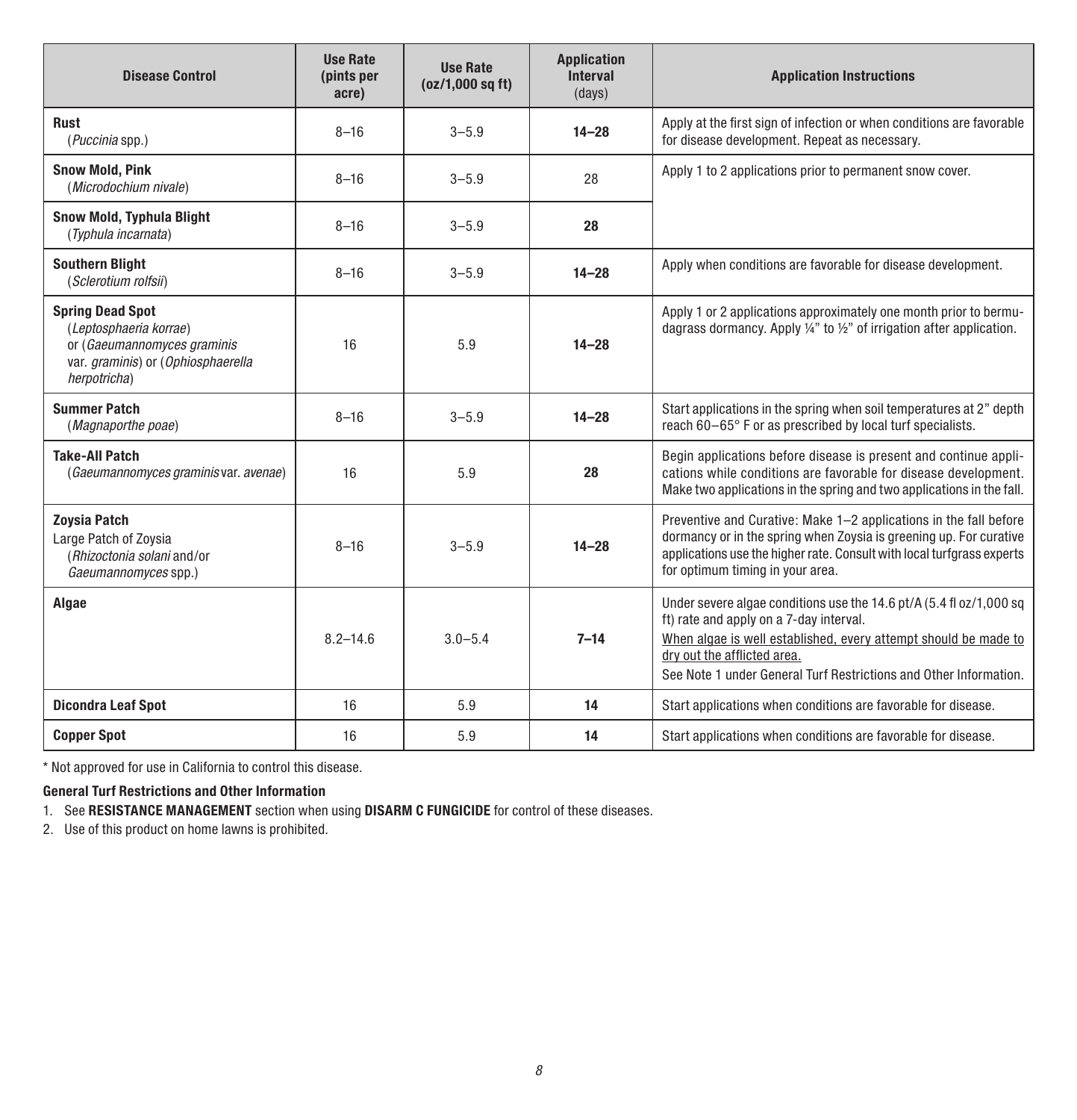#### **Warranty and Disclaimer Statement**

The directions for use of this product are believed to be adequate and must be followed carefully. However, it is impossible to eliminate all risks associated with the use of this product. Such risks may arise from weather conditions, soil factors, off-target movement, unconventional farming techniques, the presence of other materials, the manner of use or application, or other unknown factors, all of which are beyond the control of Arysta LifeScience North America Corporation ("Arysta"), and can cause crop injury, injury to non-target crops or plants, ineffectiveness of the product, or other unintended consequences. To the extent consistent with applicable law, all such risks shall be assumed by the user or buyer. Arysta warrants that this product conforms to the chemical description on the label and is reasonably fit for the purposes stated in the Directions for Use, subject to the inherent risks described above, when used in accordance with the Directions for Use under normal conditions.

This warranty does not extend to the use of this product contrary to label instructions or under conditions not reasonably foreseeable to Arysta, and is subject to the inherent risks described above.

**TO THE EXTENT CONSISTENT WITH APPLICABLE LAW, ARYSTA DISCLAIMS ALL OTHER WARRANTIES, EXPRESS OR IMPLIED, INCLUDING ANY WARRANTY OF MERCHANT-ABILITY OR FITNESS FOR A PARTICULAR PURPOSE. TO THE EXTENT CONSISTENT WITH APPLICABLE LAW, ARYSTA, MANUFACTURER, AND SELLER DISCLAIM AND SHALL NOT BE LIABLE FOR ANY SPECIAL, INCIDENTAL, INDIRECT, OR CONSEQUENTIAL DAMAGES RESULTING FROM THE USE, HANDLING, APPLICATION, STORAGE, OR DISPOSAL OF THIS PRODUCT OR FOR DAMAGES IN THE NATURE OF PENALTIES, AND THE USER AND BUYER WAIVE ANY RIGHT THAT THEY MAY HAVE TO SUCH DAMAGES. NO AGENT, REPRESENTATIVE OR EMPLOYEE OF ARYSTA IS AUTHORIZED TO MAKE ANY WARRANTY, GUARANTEE OR REPRESENTATION BEYOND THOSE CONTAINED HEREIN OR TO MODIFY THE WARRANTIES CONTAINED HEREIN.**

**TO THE EXTENT CONSISTENT WITH APPLICABLE LAW, THE EXCLUSIVE REMEDY OF THE USER OR BUYER, AND THE TOTAL LIABILITY OF ARYSTA, MANUFACTURER, AND SELLER, SHALL BE LIMITED TO THE PURCHASE PRICE PAID, OR AT ARYSTA'S ELECTION, THE REPLACEMENT OF THE PRODUCT.** 

DISARM and the DIsarm C logo are registered trademarks of Arysta LifeScience North America, LLC.

Arysta LifeScience and the Arysta LifeScience logo are registered trademarks of Arysta LifeScience Corporation.

DiPel is a registered trademark of Valent BioSciences Corporation.

Latron B-1956 is a registered trademark of Dow AgroSciences, LLC.